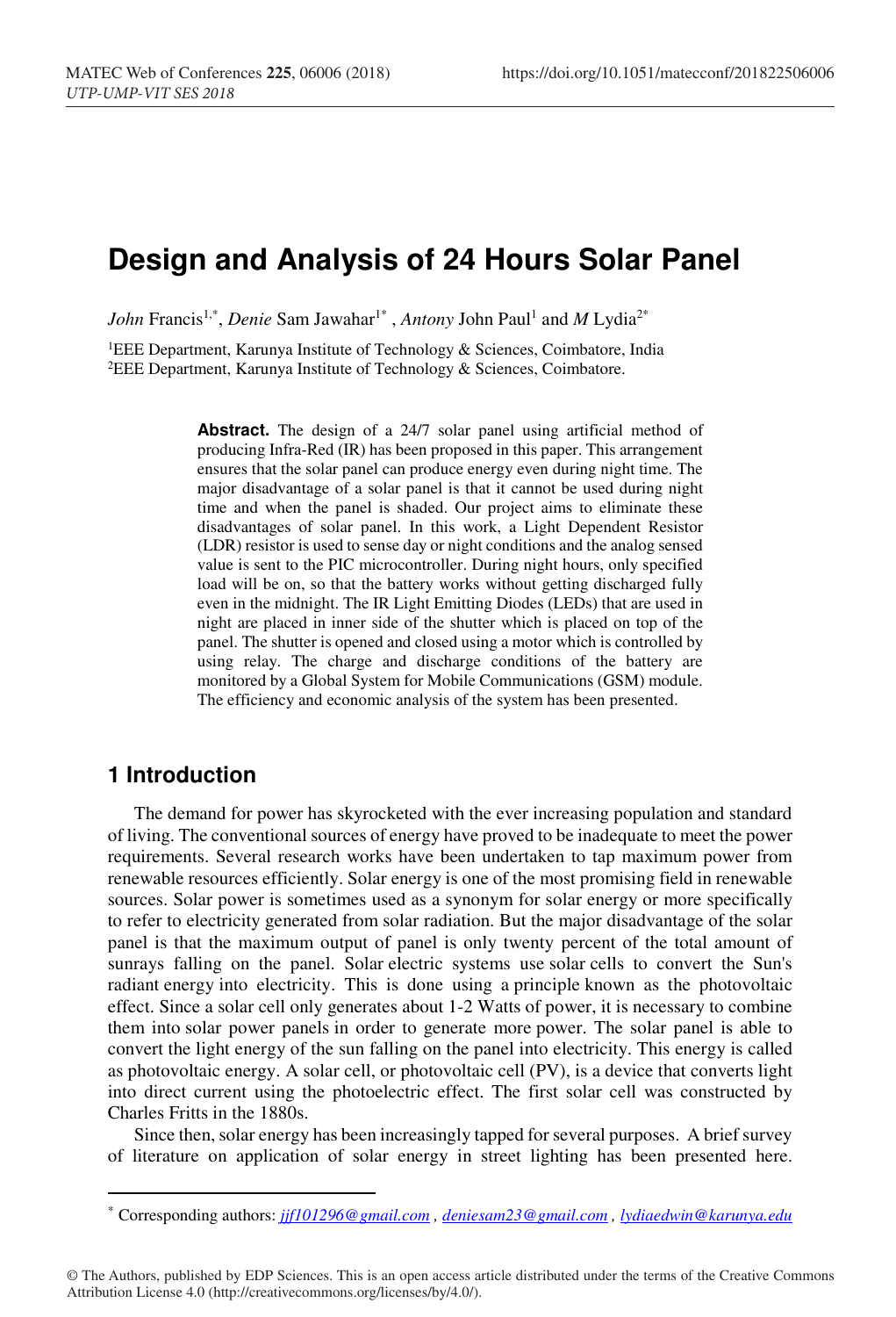Development of solar street lighting with energy management algorithm has been presented in [1]. A smart street lighting system using solar energy is discussed in [2-5]. Harnessing solar energy for residential purposes has been discussed in [6]. Fig. 1 depicts the block diagram of the proposed model.



**Fig. 1.** Block diagram of the proposed system

### **2 Proposed system**

In the proposed system, during the day time the power from sun is captured by the solar panel and stored in the battery and is used for load. But during the night time the power stored in the battery is insufficient to meet the load required. Hence IR LEDs are used to produce the illuminations that can be absorbed by solar panel to produce energy. This energy that has been produced by IR LEDs serves as an additional source of power to the load. It is because the power stored in battery serves the load as well as the LEDs and the power from the IR rays keeps the battery charging. The IR LEDs are placed in close contact with the solar panel. The IR LEDs are connected in serious and parallel and are placed on the shutter. The shutter will be controlled by a motor with the help of a driver. The shutter is kept open during the day time to allow sun rays to fall on the panel directly to produce power. During the night time the shutter is in close position and the IR LEDs are given power. The shutter works based on the information given by the LDR to the PIC controller. The LDR varies the resistance depending on the intensity of light falling on it. The varied resistance is converted into voltage signal. Then the voltage signal is given to ADC. The LDR senses whether it is a day or night and gives the analog values to the PIC controller. The GSM is used to give information about the charging and discharging conditions of the battery and the information is displayed on the LCD display.

### **2.1 Block diagram**

The LDR senses as day or night and sends the analog value to the controller. The LDR varies the resistance depending on the light fall. The LDR, LCD display, GSM are powered from the battery through the controller. The IR LEDs and the relay are powered directly from the battery. The driver circuit is used for the clockwise and anticlockwise rotation of the motor for the opening and closing of the shutter.

### **2.2 Software simulation**

 During day time, as depicted in Fig. 2, the LDR senses and gives the analog information to the microcontroller. As per the information given, the controller instructs the motor to run which is controlled by a relay and the limit switches. The relay supplies the motor with power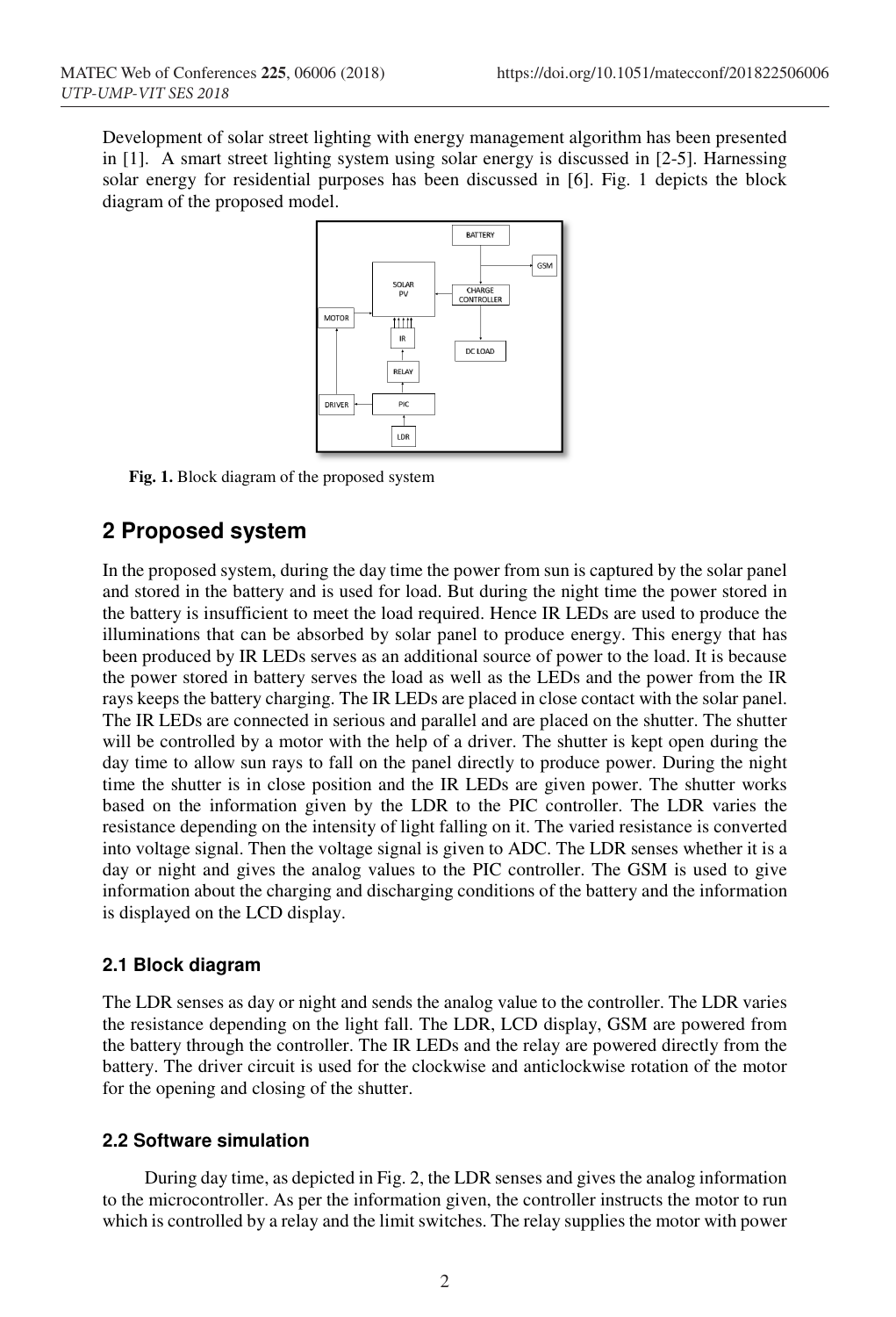and allows it to rotate in the clockwise direction. This makes the shutter to be opened. When the LDR has given information to the controller, immediately the supply to the IR LEDs cuts off using a relay. When the shutter is opened, the panel gets exposed to direct sunlight. The energy falling on the panel is converted to electricity and is given to the load.

 During night time, as seen in Fig. 3, the LDR gives the information to the controller as night in analog values. The controller immediately instructs the motor to rotate in anticlockwise direction so as to close the shutter using a relay switch. When the shutter is in close contact with the panel, the controller supplies the IR LEDs with power from the battery using a relay switch. These IR LEDs illuminate radiations constantly. The shutter is closed so that the radiations don't escape. These radiations make the electron in the panel to combine with holes and produce power. This power is given to the load through the battery. As the load is on, the battery gets charged simultaneously so there load will sustain for more working hours during the night. The algorithm of the proposed work is presented in Table 1.



**Fig. 2.** Schematic diagram for day time implementation

**Table 1.** Algorithm of the proposed work

| Step $1$ :  | Turn on the kit and note down the LDR readings.                                           |  |
|-------------|-------------------------------------------------------------------------------------------|--|
| Step 2:     | If the analog values received by the PIC is greater than 200, day time is activated, else |  |
|             | go to step 5.                                                                             |  |
| Step $3$ :  | LCD displays "Day time Implemented".                                                      |  |
| Step $4$ :  | Supply is given to the motor from the driver circuit which opens the shutter and          |  |
|             | energy is trapped and stored in the battery.                                              |  |
| Step $5$ :  | If the analog value is less than 200, night time is activated.                            |  |
| Step $6$ :  | LCD displays "Night time Implemented".                                                    |  |
| Step $7$ :  | Supply is given to the motor from the driver circuit which closes the shutter and         |  |
|             | brings the IR LEDs closer to the panel.                                                   |  |
| Step $8$ :  | Switch on the IR LEDs using relay.                                                        |  |
| Step $9$ :  | IR rays fall on panel and energy is trapped and stored in battery.                        |  |
| Step $10$ : | Monitor the battery charge and discharge condition using GSM Module.                      |  |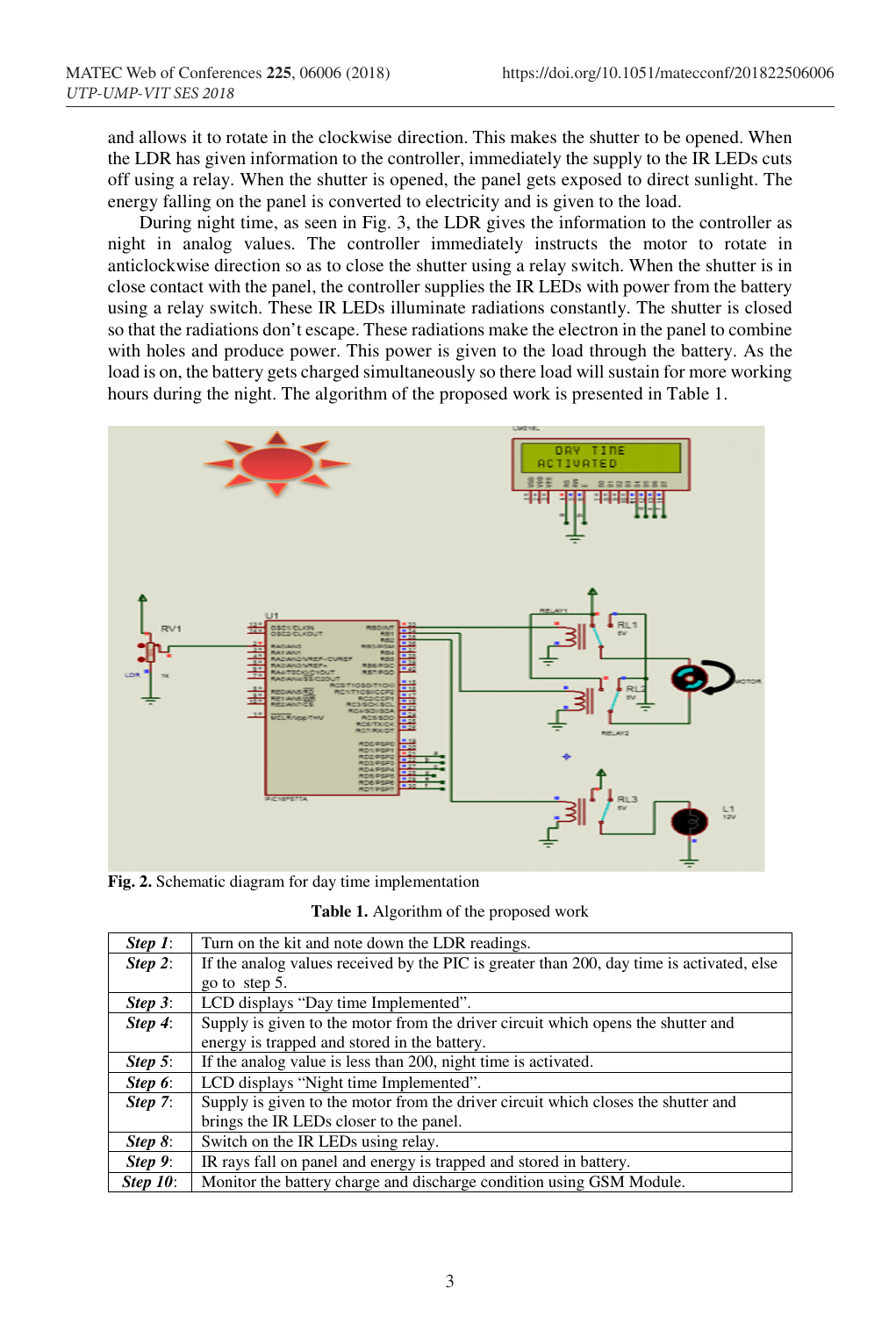

**Fig. 3.** Schematic diagram for night time implementation

#### **2.3 Hardware implementation**

The experimental setup of the proposed system is depicted in Fig. 4 and Fig. 5. It includes IR LEDs that are used instead of visible light so that, charging can be done even during night and cloudy condition. Hence, charging and discharging time can be reduced and result can be obtained even when there is no sunshine. The power intake of IR LEDs is 0.366W and the panel output is 0.5275W. Since the IR LEDs are placed very close to the panel, the electromagnetic waves emitted by it is trapped by solar panel so the output is comparatively high.

 Sunlight consists of visible light, x-rays, IR rays, UV rays and radio waves. Mostly solar panel traps IR and UV rays. UV have more intensity compared to other rays. To create artificial UV rays we require high power equipment's like mercury lamps which is also hazardous to nature. So the IR system which can be operated in low power is chosen.



**Fig. 4.** Working module during day time



**Fig. 5.** Working module during night time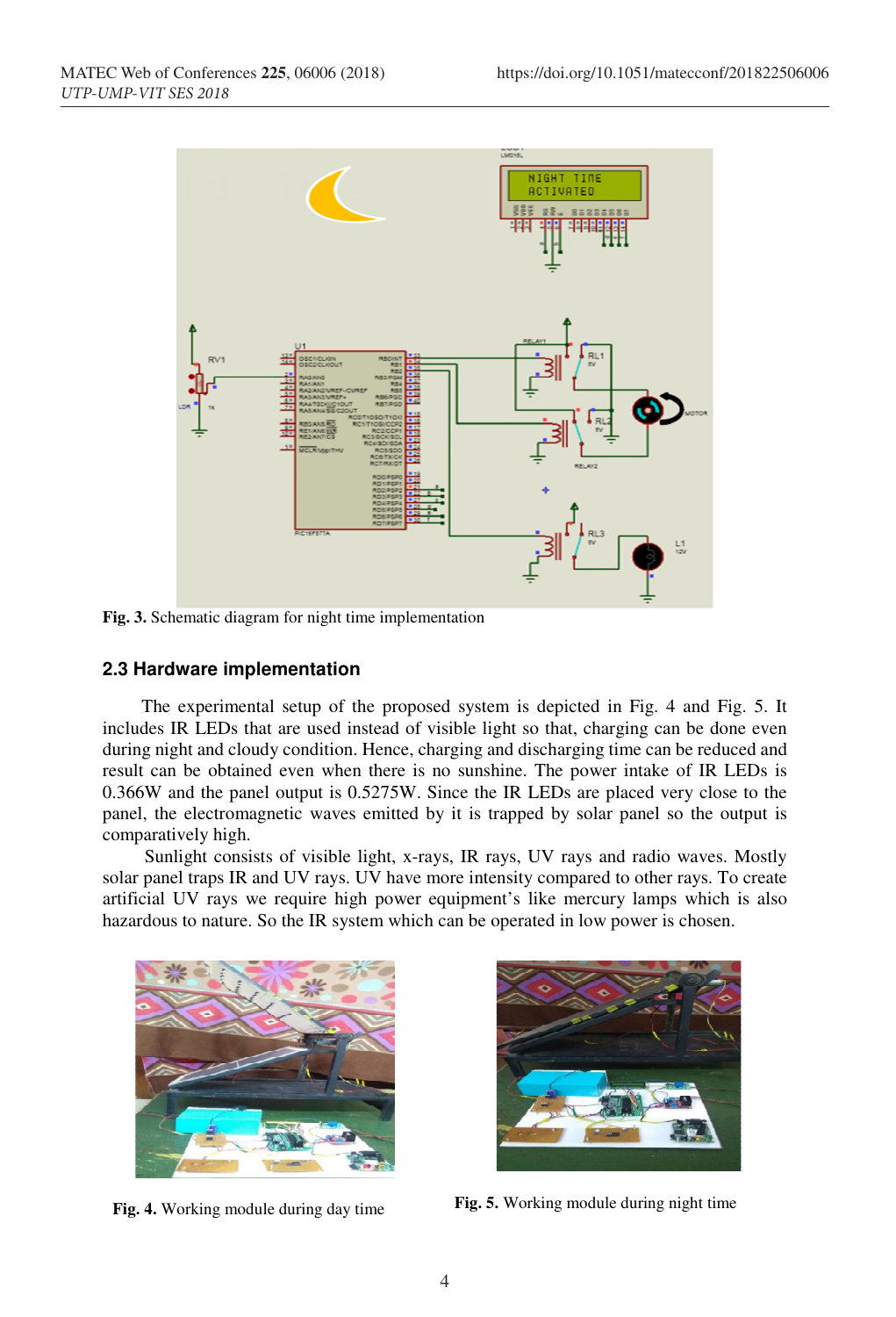# **3 Results and analysis**

### **3.1 Performance of the set-up**

The maximum efficiency of the panel is obtained only during standard testing conditions. Fig. 6 and Fig. 7 depict the VI characteristics of panel during day time and night time respectively. According to the readings taken the input current given to the IR LEDS is 0.03A and the output current obtained from the panel is comparatively higher. The power and time curve for the output power from the panel during night time is given in Fig. 8.



**Fig. 6.** VI characteristics during day time **Fig. 7.** VI characteristics during night





**Fig. 8.** Power vs Time curve

### **3.2 Energy savings calculation and cost analysis**

The cost analysis of the proposed work is presented in Table 2. During night time, output from the solar panel is comparatively higher than the input given to the IR LEDS. This is proved from the following calculation given in Table 3.

| <b>Components</b>  | Price (in Rs) |
|--------------------|---------------|
| <b>SOLAR PANEL</b> | 1000          |
| <b>MOTOR</b>       | 800           |
| PIC                | 500           |
| <b>BATTERY</b>     | 700           |
| <b>GSM</b>         | 500           |
| <b>DRIVE</b>       | 300           |
| <b>FRAME</b>       | 2000          |
| <b>TOTAL</b>       | 5800          |